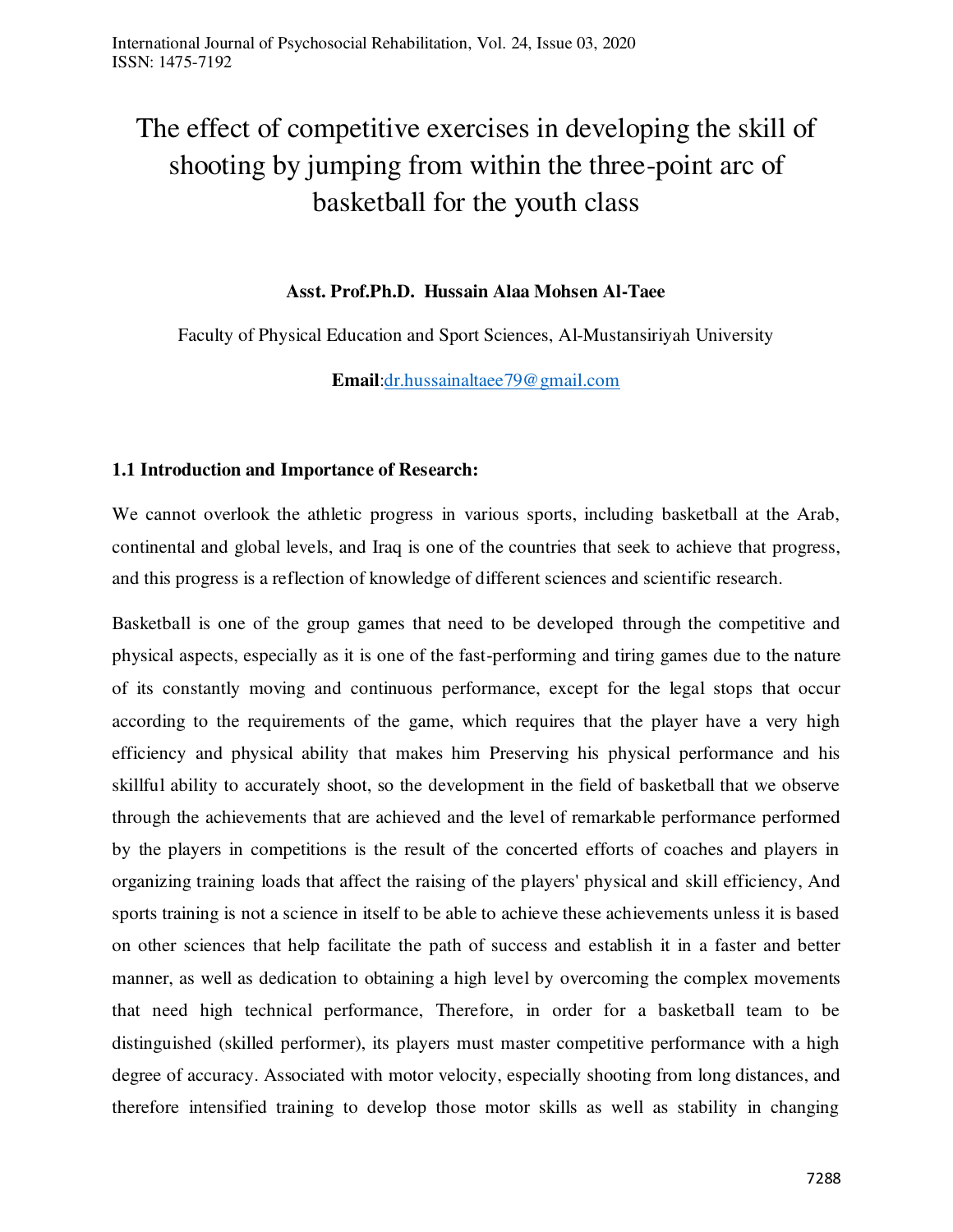circumstances, and it is necessary to pay attention to the principles of designing exercises as their completion is appropriate for special situations during play in order for them to have an effective value, and therefore it is necessary That these exercises, both individual and compound, include a large part of the components of real matches through which players become more precise, especially when they are put under the pressure of competition.

Hence, the importance of research appears by preparing competitive exercises for young basketball players because these exercises that were developed were related to physical and skill aspects, so that we would modestly place competitive exercises under the hands of coaches to reveal the levels of players and work to develop their levels through these exercises.

## **1.2 Research Problem:**

Competitive exercises are one of the important means and one of the very necessary requirements in monitoring the development of the level of skill that the player or team has reached, and through what the researcher has touched and his proximity to the youth league, and his knowledge of many research and studies, it is necessary to prepare competitive exercises to develop offensive skills for long range aiming For young basketball players, as the research problem lies in the following:-

The previous special competitive exercises using devices and tools did not take into account that all skill performance is based primarily on the physical aspect, as it is not possible to perform the skill of shooting from jumping if it is not accompanied by a physical or kinetic ability, so hopping by jumping is one of the most important skills that focus on In order to win the match, it is considered one of the most critical corrections in the last periods of the match.

So, studying the skill of shooting from within the three-point arc is more accurate and reliable in competitive exercises similar to the conditions of the youth basketball match. Therefore, the researcher decided to study that phenomenon and find appropriate solutions for it.

# **1.3 Research Objectives:**

- 1- Preparing competitive exercises for young basketball players.
- 2- Identify the effect of competitive exercises on shooting accuracy by jumping from within the three-point arc of young basketball players.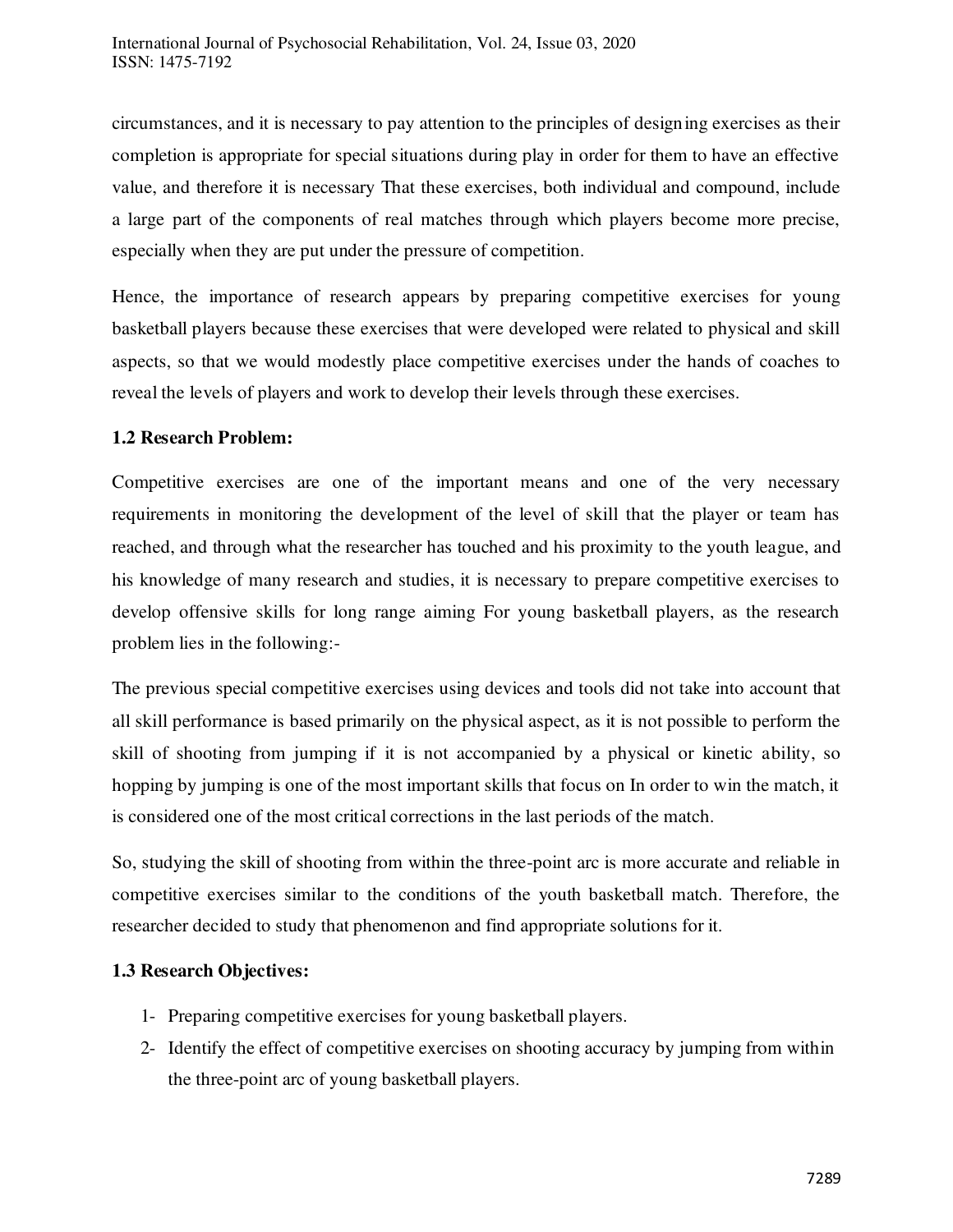International Journal of Psychosocial Rehabilitation, Vol. 24, Issue 03, 2020 ISSN: 1475-7192

## **1.4 Imposing research:**

There are statistically significant differences between the pre and post tests of correction accuracy from within the three-point arc.

## **1.5 Research fields:**

- The human field: the players of the National Center for Sports Talent Development in Youth Basketball.
- The temporal field: for the period from  $(1/10/2019)$  to  $(12/25/2019)$ .
- Spatial field: the hall of the National Center for Sports Talent / Baghdad.

## **2- Research methodology and field procedures:**

## **2.1 Research Methodology:**

The appropriate way to solve any problem in scientific research obliges the researcher to choose the appropriate approach to the nature of the problem to be researched, which is an important and fundamental step for the success of that research, and it is a path that the researcher follows to determine the various conditions and variables that pertain to a phenomenon and to control and control it  $<sup>1</sup>$ </sup>

#### **2.2 Research community and sample:**

 $\overline{a}$ 

A sample is defined as (a part or segment of the community that includes the characteristics of the original community whose characteristics we wish to identify, and that sample must be properly representative of all the vocabulary of this community)<sup>2</sup>.

The researcher identified the research community for the Baghdad Basketball League players who numbered (6) clubs, and his sample was from the youth category. As shown in the tableBelow.

<sup>&</sup>lt;sup>1</sup>Ahmed Farhan; Fundamentals of Scientific Research and Statistics in Physical Education, 1st Edition, Dar A-Diaa for Printing, Najaf, 2015, pg.29

<sup>&</sup>lt;sup>2</sup>Ahmed Farhan; Fundamentals of Scientific Research and Statistics in Physical Education, 1st Edition, Dar Al-Diaa for Printing, Najaf, 2015, pg 99.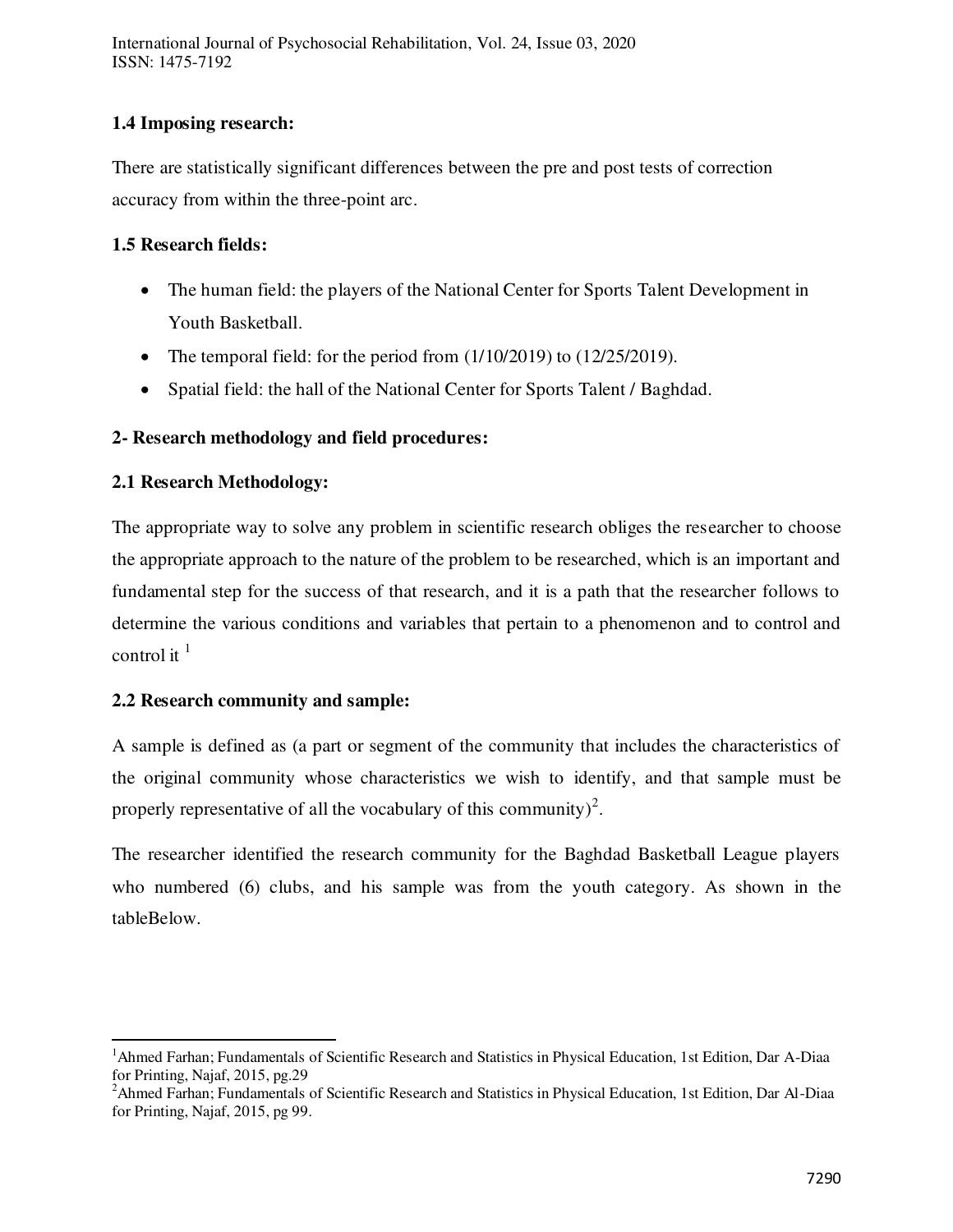| T                       | The name of the club                   | Number of      |  |  |
|-------------------------|----------------------------------------|----------------|--|--|
|                         |                                        | <b>Players</b> |  |  |
|                         | <b>National Center for Talent Care</b> | 12             |  |  |
| $\overline{2}$          | Sulaikh Club                           | 12             |  |  |
| 3                       | <b>Font Club</b>                       | 12             |  |  |
| $\overline{4}$          | <b>Armenian Club</b>                   | 12             |  |  |
| $\overline{\mathbf{5}}$ | Air Force Club                         | 12             |  |  |
| 6                       | Al-Karkh Club                          | 12             |  |  |
|                         | <b>Total</b>                           | 72             |  |  |

**Table No. (1) :**Shows the number of clubs and players

## **2.3 Information collection methods:**

Arab and foreign sources and references, skill tests, a form to record data, a form to dump data.

## **2.4 devices and tools used in the study:**

The basketball court is legal, (10) legal basketballs, (2) stopwatch, a textile tape measure, and (10) signs.

# **2.5 The test used in the research:**

Aiming from jumping POEINT2

**Title** (Receipt ending with a jump shot - 2 points):

**The purpose of the test:** To measure the ability to perform the two attacking skills.

**Purpose tools:** a basketball court, four hurdles, 10 legal basketballs, a leather tape measure (20 meters), adhesive tape, an electronic stopwatch, two chairs, and a whistle.

**Procedures**: See Figure 1.

Determine a central point below the basket on which to base the marking of the main points.

The first and second points are marked on both sides of the central point at a distance of (4.63 m) and at the same time they move away from the corners of the free throw line (30 cm), and the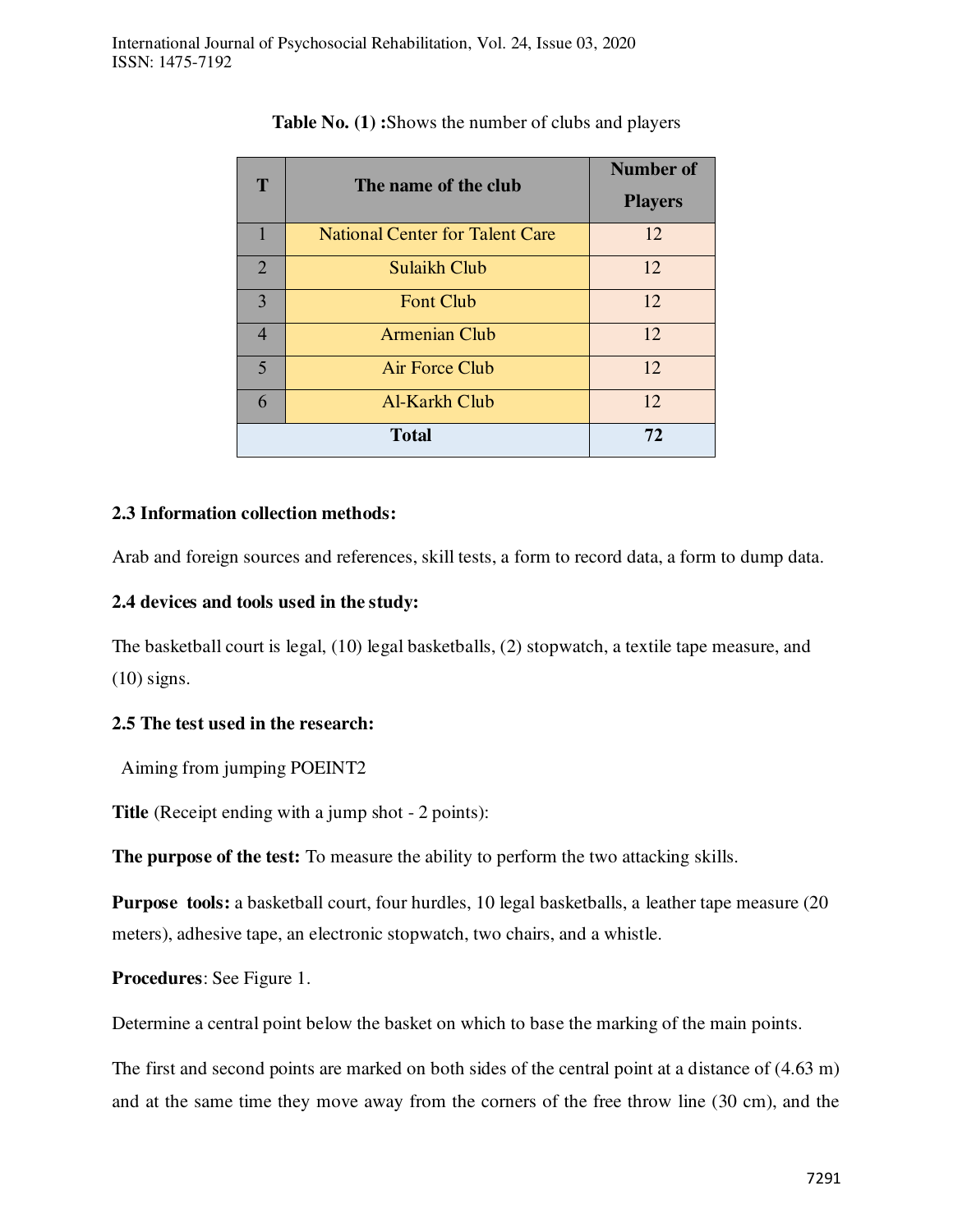third and fourth sides of the central point (within the area) after each of them (2.21 m) from the central point, and represent a pause Test player.

Putting four barriers (the height of the column is 2 meters each, and the one suspended on each of them, with a length of 100 cm from the top and a width of 50 cm) at a distance of (75 cm) and in the direction of the tested player.

The first three points are located forward at a distance of (8.35 m) from the central point, and two points on the near sides after one of them (30 cm) from the arc line and away from the line under the basket (1.75 m), and represents the pause of one of the team members who hand the ball to each point.



# **Performance description:**

The tested player stands on the side point near the end of the free throw line marked on the ground (on the right), and at the same time three members of the team stand with the ball on the points set at the start signal (whistle) the ball is delivered (chest handling with two hands) from the front To the left of the test player who performs the reception ending by shooting by jumping (two points) directly for three attempts (delivery is from the front), and then moving to the point within the area for two more attempts (delivery is from the right side), and then moving to the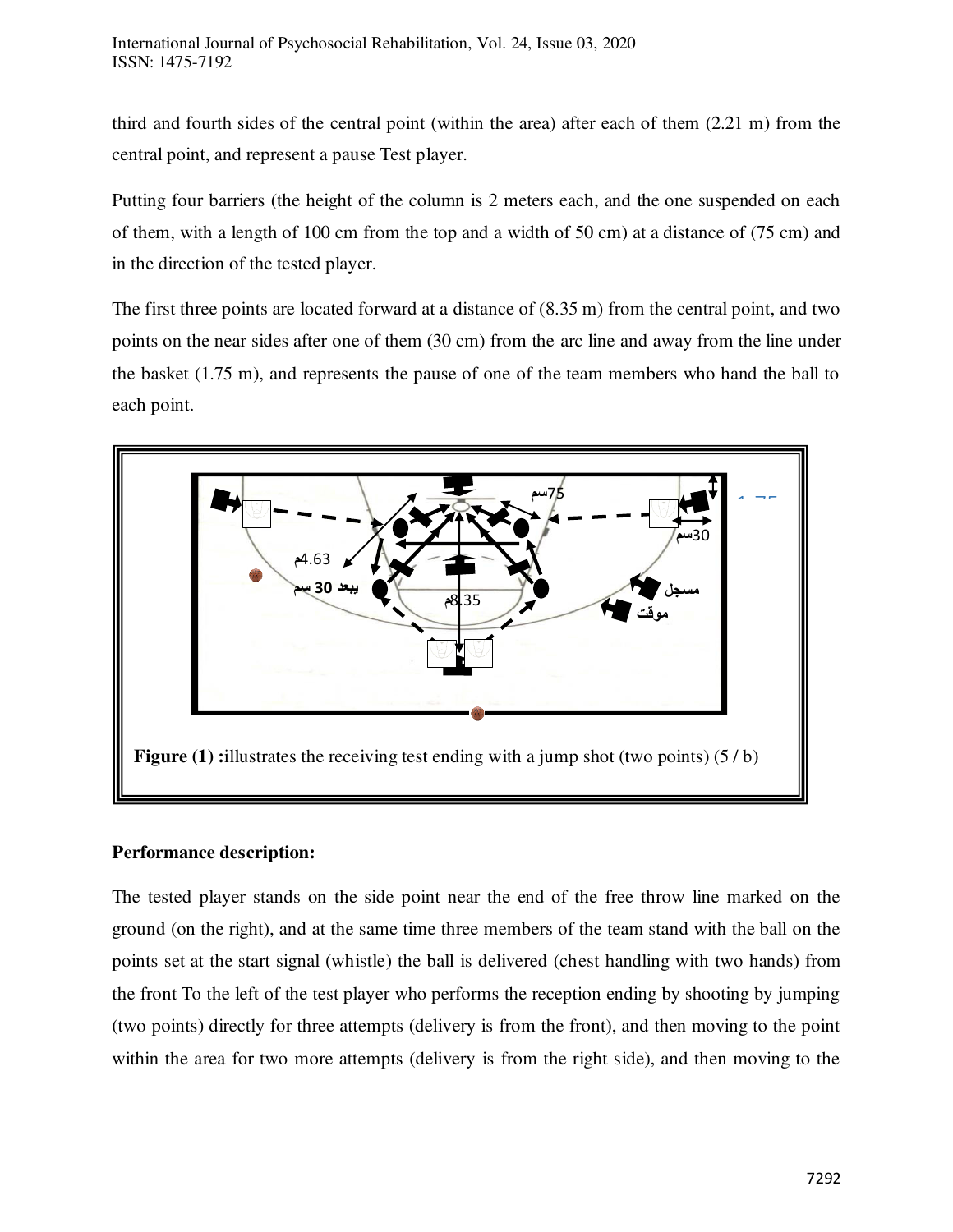point within the second area (delivery is From the left side), and then move to the side point (the left side) to perform three attempts (delivery is from the front), as shown in steps (1,2,3,4).

The tested player performs ten attempts divided into (three attempts from the right side - two attempts from inside the area - two attempts from inside the second area - three attempts from the left side).

Test conditions: speed in performance, assisting the tested player (alert) to perform attempts from their specified places, and one of the team members standing on the front point delivers (6) balls (three balls in a row twice) according to the performance description, and then (4) balls (Two consecutive balls from the right and the left side), and by a member of the second team standing to the right of the test player and the third to his left, and each player has only two wrong attempts.

**Test administration**: timer: gives the start signal as well as calculates the time taken to perform the test.

**Recorder:** Calls names first and marks both successful and unsuccessful attempts, and time second.

Score calculation: Calculates the time from the test player receiving the ball until the end of the tenth attempt after the ball leaves the tester's hand.

Divide the time by (60 seconds).

A score is calculated to the player for each successful jump shot.

A zero score is calculated for each failed jump shot.

Collect the scores (accuracy) of successful attempts.

Overall (final) score: dividing the precision score over time.

# **2.6 exploratory experience**

The exploratory experiment was conducted on Tuesday 10/1/2019 at (four) in the afternoon in the People's Hall. The experiment was conducted on a sample of the (2) youth lines club players from outside the research sample. The researcher obtained a number of points to be followed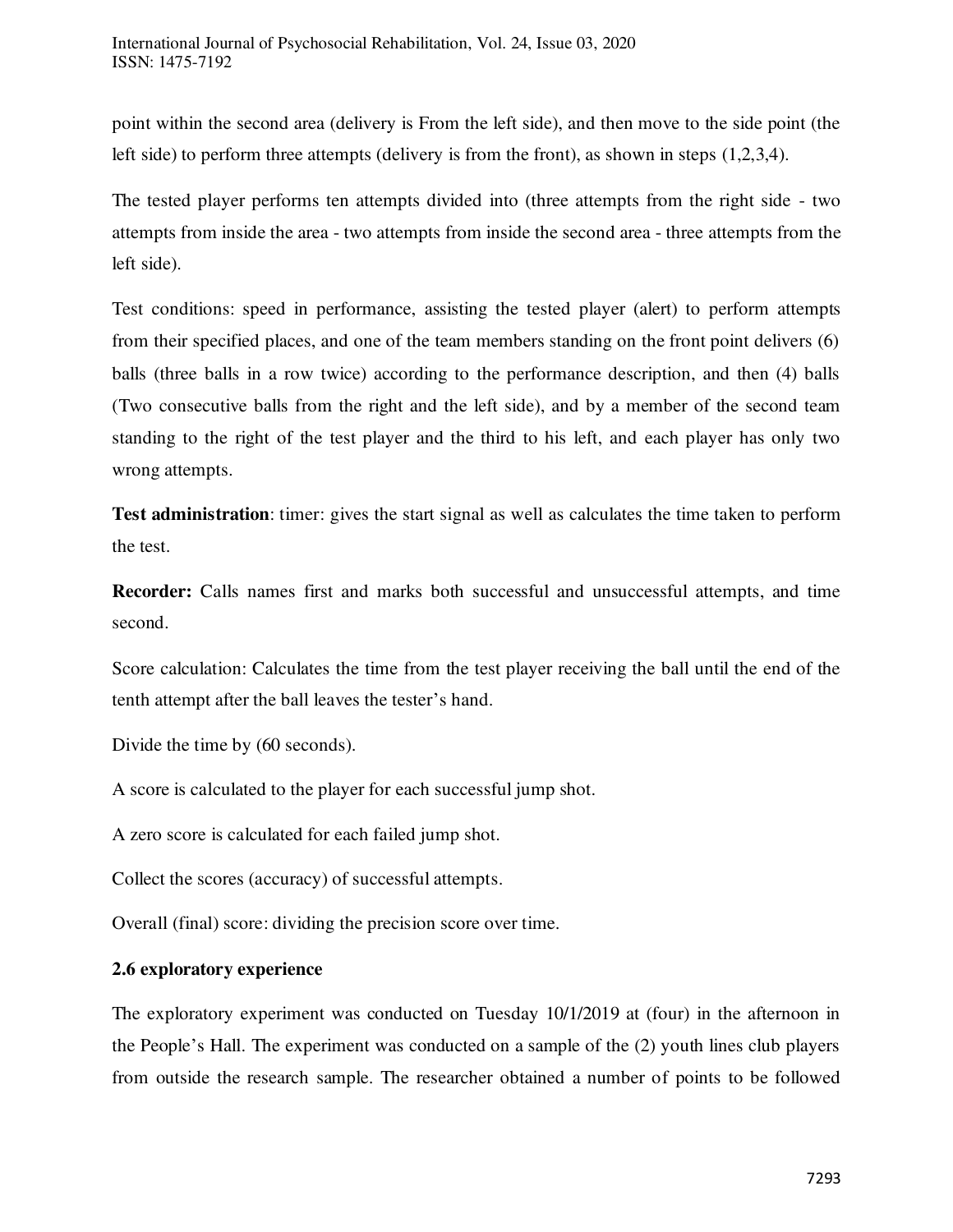during The main experiment to facilitate scientific physical and skill tests, and the aim of the experiment was the following: -

- Determine the exact location of the signs during the skill test.
- Know the time spent during the test.
- Training the assisting work team on the test and ensuring that the locations assigned to both the recorder and the timer are taken. The researcher concluded through this experience that the players must be committed to the instructions for the test in order to reach accurate results during the test.

# **2.7 Research procedures:**

## **2.7.1 Pre-tests for the research sample:**

The first pre-test was conducted on Wednesday, 10/10/2019 at four o'clock in the afternoon in the hall of the National Center for the Care of Athletic Talent for the special skill tests for accurate correction from jumping to areas ((2POINT)), during which the tests were conducted on the research sample after all devices and tools were put in place. Previously specified in the exploratory experiment.

#### **2.7.2 Main Experience:**

#### The experiment began on Thursday 3/10/2019

Competitive exercises continued for a period of (8) weeks in the special preparation stage, and the weekly training days were (3) training units (Saturday, Tuesday, and Thursday) and the total number of training units for the curriculum was (24) training units.

The training unit time ranged from (25 minutes) to (30 minutes).

Rest time between repetitions (1: 1) minutes.

The rest time between groups is (3) minutes. The intensity was calculated on the basis of calculating vo2max for each player by 100% and then using the intensity of 80% up to 95% and the equivalent of the heart rate. The total daily and weekly training intensity was calculated by means of the law of the sum of the intensity of training units on the number of units. The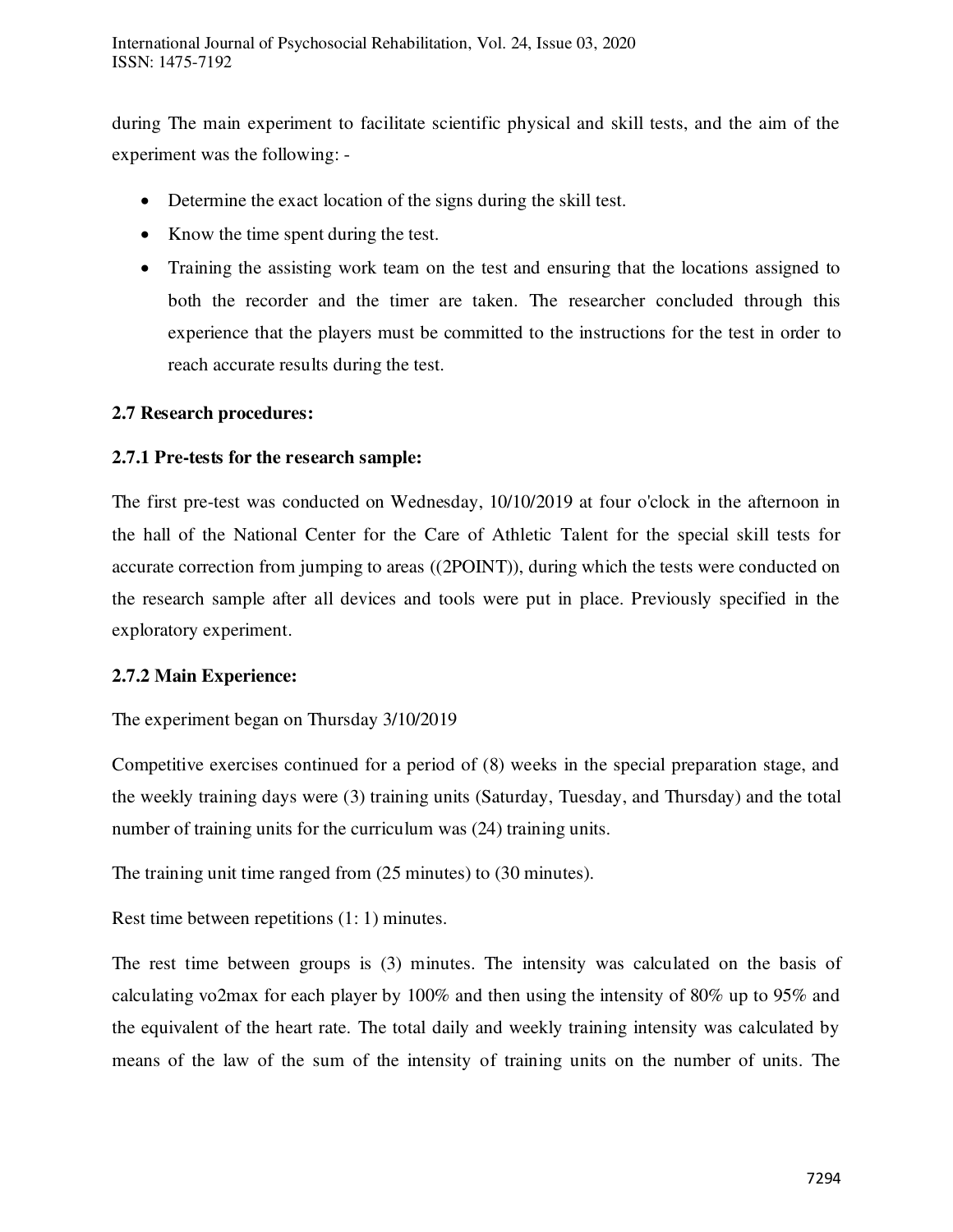researcher gradually increased the intensity of the exercises, and the researcher used the method of high intensity interval training.

# **2.8 Exercises Used:**

The researcher prepared competitive exercises to develop the offensive skills for accuracy of aiming from within the three-point arc using some devices and assistive tools within the framework of the training curriculum for the special preparation stage, depending on the exploratory experience that he carried out taking into account the physical capabilities and possibilities available to the research sample and based on its preparation on the scientific basis for sports training and to Some scientific sources and references.

The competitive exercises prepared by the researcher were implemented by the assistant work team and under the direct supervision of the researcher. The time for applying the prepared exercises ranges between (25-30) from the main part of the training unit. Which:

- 1- Exercise 1 x 1 (player vs player going on the basket for correction).
- 2- Exercise 1 x 2 (one against two players going on the basket for correction).
- 3- Exercise 2 x 2 (two players against two players going on the basket for correction).
- 4- Exercise 2 x 3 (two players against three players going on the basket for correction).
- 5- Exercise 3 x 3 (three players against three players going on the basket for correction).
- 6- Exercise 3 x 4 (three players against four players going on the basket for correction).
- 7- Exercise 4 x 4 (four players against four players going on the basket for correction).
- 8- Exercise 4 x 5 exercise (four players against five players going on the basket for correction).
- 9- Exercise 5 x 5 (five players against five players going on the basket to shoot).

#### **2.8.1 Dimensional Tests:**

Post-tests were conducted after the end of the implementation of the competitive exercises application on Thursday 19/12/2019 for the skill tests at four o'clock in the afternoon at the National Center for Sports Talent.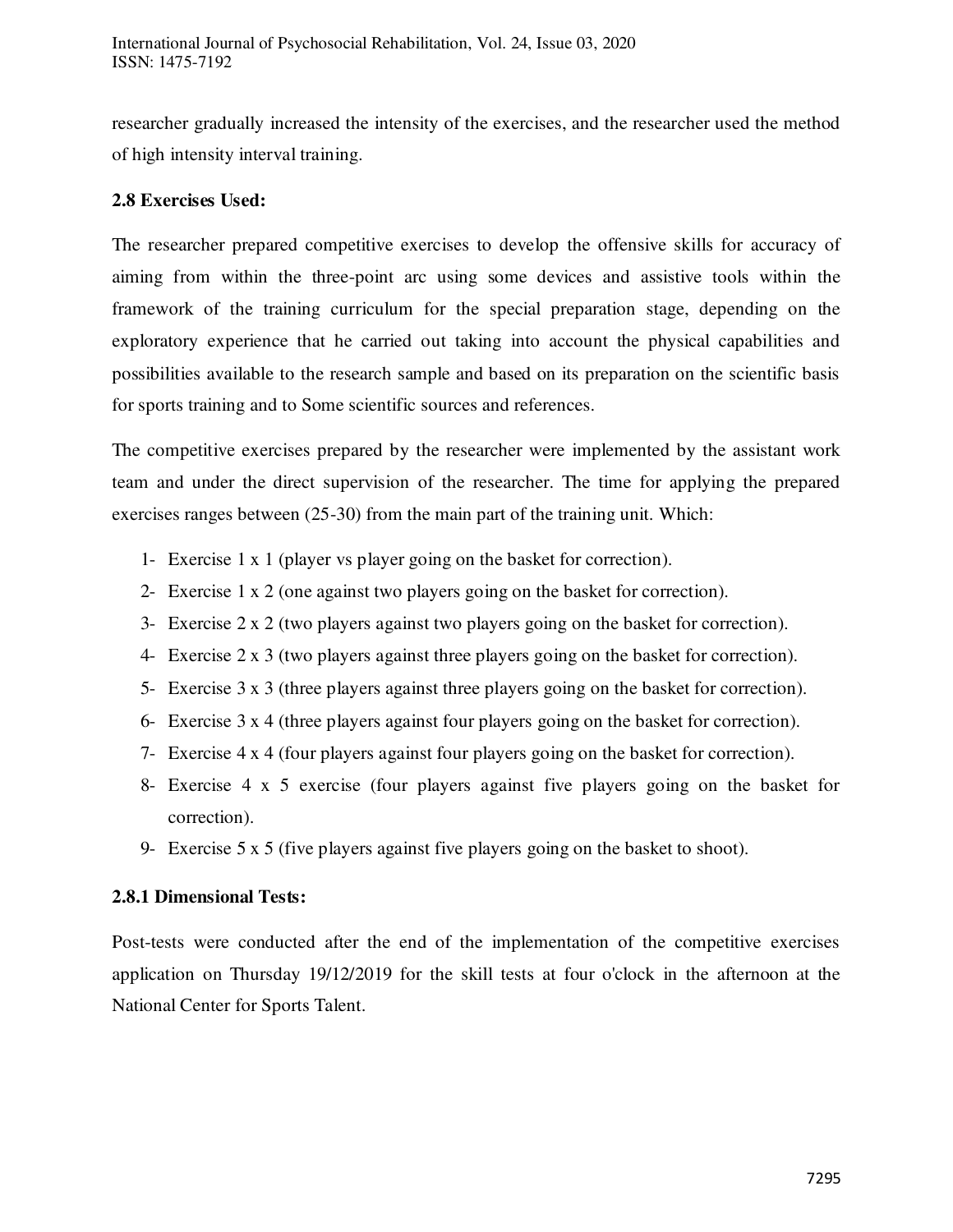International Journal of Psychosocial Rehabilitation, Vol. 24, Issue 03, 2020 ISSN: 1475-7192

# **2.9 statistical methods:**

The researcher used the appropriate statistical methods to solve and collect the data, researching this by relying on the statistical package which is (SPSS).

## **3. Presentation, analysis and discussion of results:**

## **3.1 Presentation and analysis of results:**

## **3.1.1Presentation and analysis of the results of the skill variables:**

**Table (2):** Arithmetic means and standard deviations between the results of the pre and post tests in the correction test from within the three-point bracket

| <b>Processors</b><br><b>Statistic</b>                                               | <b>Alone</b>       | The pretest             |                    | Post test               |                | ${\bf P}$ | P e   | <b>Values</b><br>T | <b>Sig</b> | indication |
|-------------------------------------------------------------------------------------|--------------------|-------------------------|--------------------|-------------------------|----------------|-----------|-------|--------------------|------------|------------|
| <b>Variables</b>                                                                    | <b>Measurement</b> | $\overline{\mathbf{Q}}$ | $\mathbf{p}$ $\pm$ | $\overline{\mathbf{Q}}$ | $\mathbf{p}$ ± |           |       | <b>Calculated</b>  |            |            |
| <b>Aiming</b><br>test<br><b>From</b><br>inside the<br>arc<br><b>Three</b><br>points | Degree             | 10.62                   | 1.369              | 17.18                   | 1.315          | 6.564     | 0.689 | 12.978             | 0.000      | moral      |

Significance when (Sig)> (0.05), degree of freedom  $(n - 1) = 12 - 1 = 11$ , significance level  $(0.05)$ 

Table (2) in the correction test from within the bracket of three points shows that the value of the arithmetic mean of this variable in the pretest is (10.62) and the standard deviation (1.36), while the value of the arithmetic mean in the post test of the variable itself was (17.18) and the standard deviation (1.315) As for the calculated T value, it was (12.978), while the value of (Sig)  $(0.00)$  was less than  $(0.05)$  at an error level  $(0.05)$  and a degree of freedom  $(5)$ , and this means that the difference is significant and in favor of the post test, as shown in Figure (2).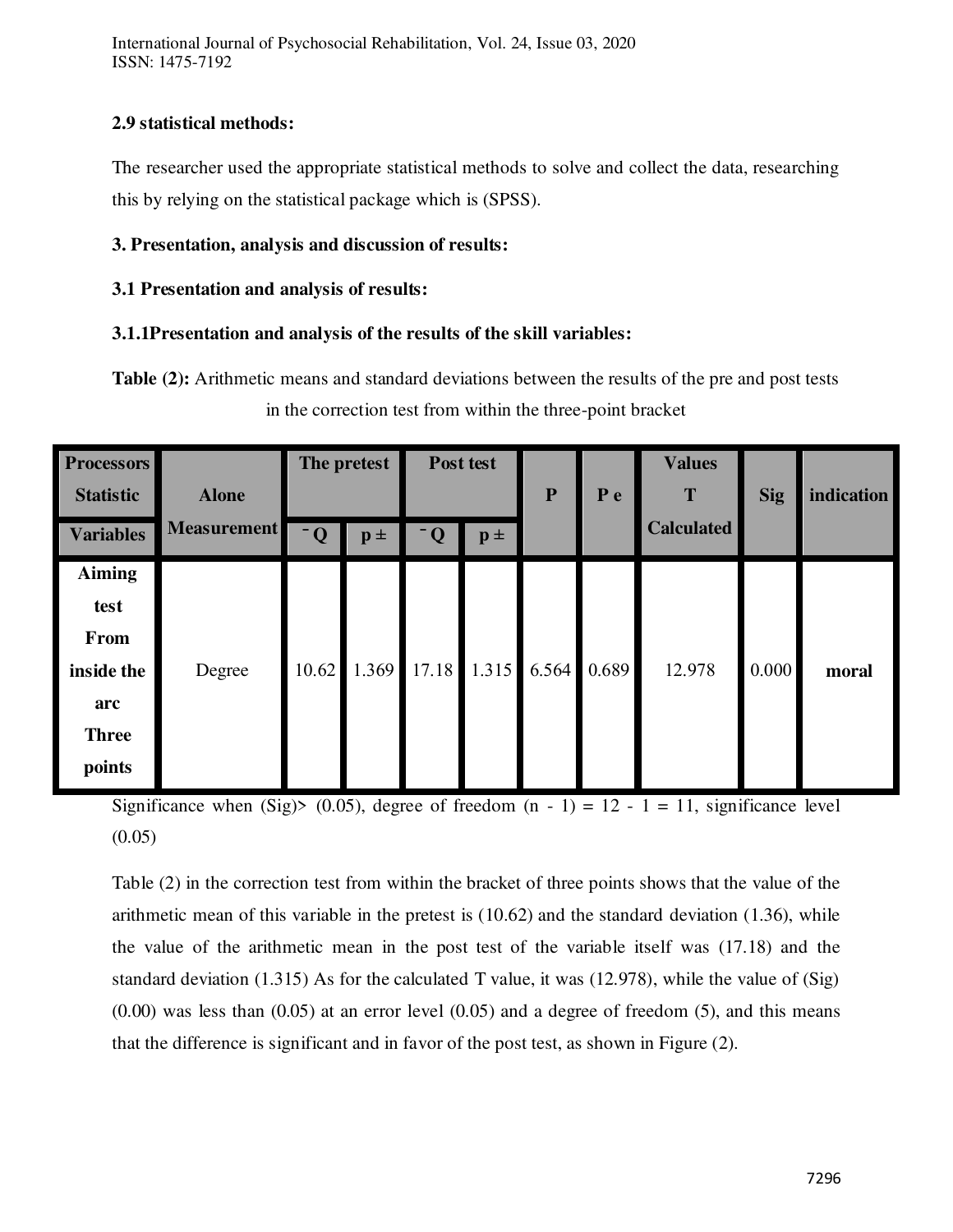

Figure (2):Shows the crosshair arithmetic from within the three-point bracket

#### **Discussing the skill variables for two-point shot accuracy**

When discussing the results of the skill tests, we find that there are significant differences in the results of the pre and post tests and in favor of the post test. The researcher attributes this to the effectiveness of competitive exercises and their good application and relevance to the capabilities of the players, as it led to the development of (accuracy of correction from within the three-point arc), as well as maintaining the level of Performance The length of time of test performance, which in turn affected the offensive skill performance and improved results during the application of the post-test by increasing the player's ability to control and control the ball and the ease of transferring it from receiving to shooting. It must be accompanied by the development of physical fitness components, as well as the development of motor skills as two parts of one process. "This was evident through the effectiveness of competitive exercises carried out by the researcher in a method of useful intensity training, which was consistent with the basketball game in terms of running at a maximum speed or less than The maximum level and the shooting by jumping, and that the graduation in the intensity of training according to the scientific basis and according to the needs of the players in the basketball game led to an increase in the player's ability in the governorate. On the speed of his performance to the longest possible period, and this is what (Hanafi Mahmoud Mukhtar) indicated, "that proper planning, choosing the appropriate intensity and taking into account the principle of graduation in it up to a state of fatigue is the most effective for developing the mathematical level." This was evident in the offensive skill tests (accuracy of correction from Within the three-point arc), as he noticed the clear development in the players 'performance by maintaining their skill level, and (Hanafi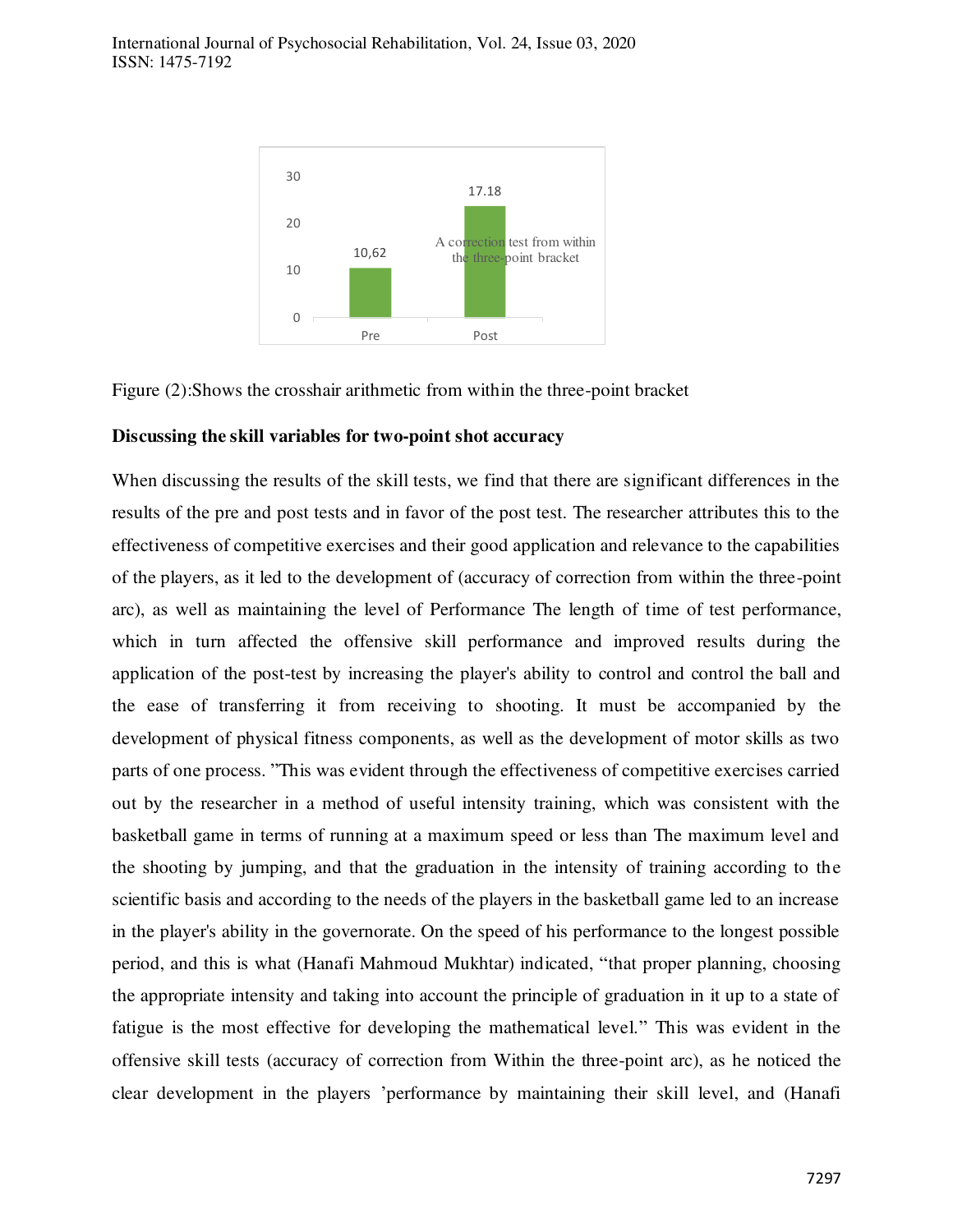Mahmoud Mukhtar) referred to him ()" that proper planning, choosing the appropriate intensity and taking into account the principle of graduation in it up to a state of fatigue is the most effective for the development of the athletic level. "This was evident in the offensive skill tests (the accuracy of shooting from within the three-point arc), as he observed the clear development in the players' performance by maintaining their skill level during performance.

The researcher believes that the benefit of using competitive exercises has an effective role, which contributed to the development of the level of shooting speed and accuracy, as some studies have shown "a significant correlation between the skill level for shooting in basketball and the ability of the arms." Therefore, the main purpose of tests in basketball is to find Some standard levels on which the coach relies, through which he can objectively and accurately determine the player's technical, tactical and psychological abilities.

# **4. Conclusions and Recommendations:**

#### **4.1 Conclusions:**

- 1- Competitive exercises prepared by the researcher have the effect of developing shooting skills by jumping from within the three-point arc.
- 2- The use of competitive exercises is an advantage in developing shooting skills by jumping from within the three-point arc.
- 3- Competitive exercises helped increase the players' self-confidence, which led to the development of their skill level.

#### **4.2Recommendations:**

Based on the conclusions reached by the study, the researcher developed a set of recommendations and proposals, which are as follows- :

- 1- The researcher recommends the necessity of using competitive exercises for the youth category, as they constitute a motive for the players, as well as raising the fear factor during the match.
- 2- The necessity of preparing training curricula for the use of competitive exercises for all age groups and for both sexes to develop corrective skills, because it is one of the necessary skills.